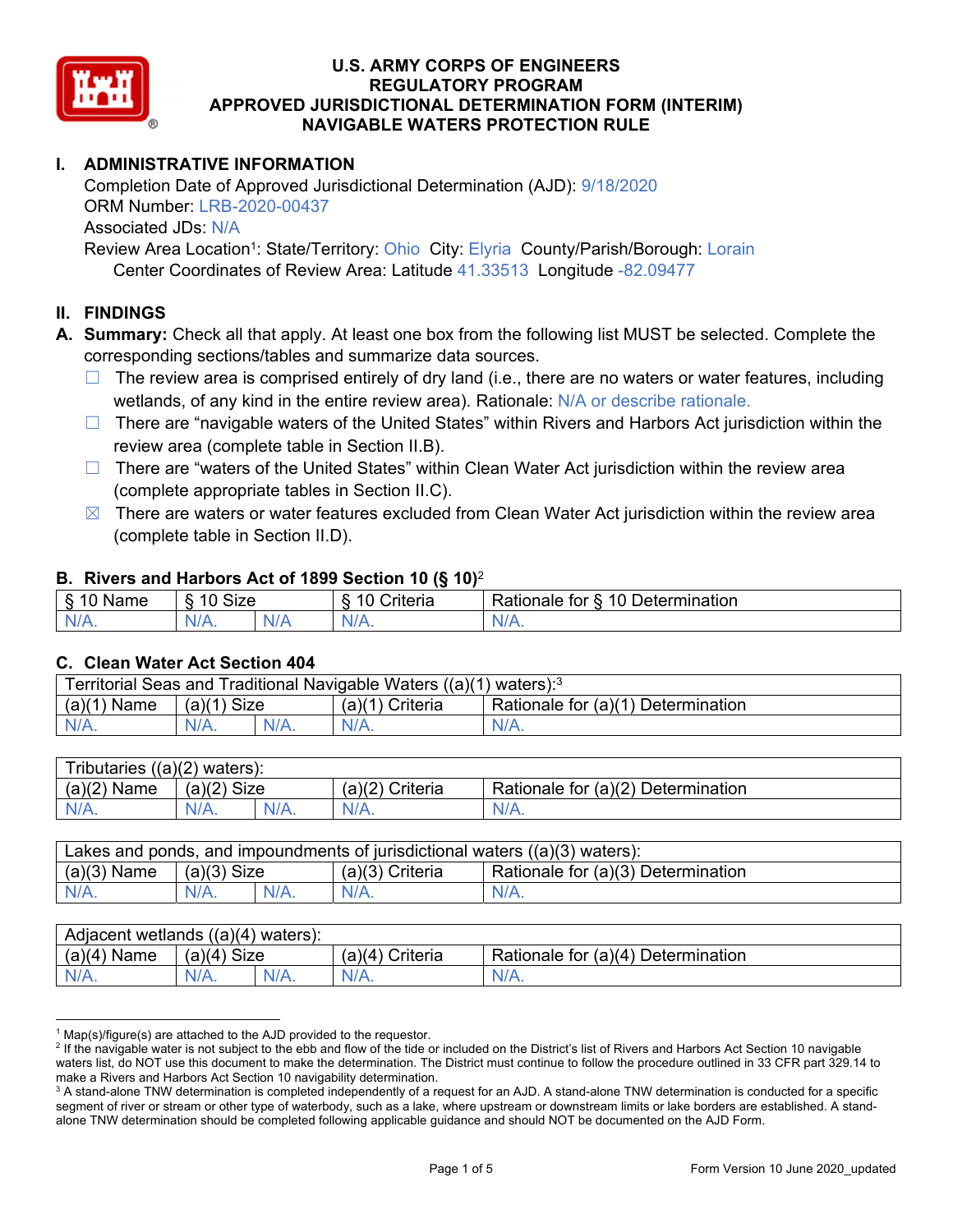

# **D. Excluded Waters or Features**

| Excluded waters $((b)(1) - (b)(12))$ : <sup>4</sup> |                       |                  |                                    |                                                                                                                                                                                                                                                                                                                                                                                                                                                                                                                                                                                                                                                                                                                                                                                                                                                                                                                                                                                                                                                                                                                                                                                                                                                                                                                                                                                                                                                                                                                                                                                                                             |  |  |  |  |  |
|-----------------------------------------------------|-----------------------|------------------|------------------------------------|-----------------------------------------------------------------------------------------------------------------------------------------------------------------------------------------------------------------------------------------------------------------------------------------------------------------------------------------------------------------------------------------------------------------------------------------------------------------------------------------------------------------------------------------------------------------------------------------------------------------------------------------------------------------------------------------------------------------------------------------------------------------------------------------------------------------------------------------------------------------------------------------------------------------------------------------------------------------------------------------------------------------------------------------------------------------------------------------------------------------------------------------------------------------------------------------------------------------------------------------------------------------------------------------------------------------------------------------------------------------------------------------------------------------------------------------------------------------------------------------------------------------------------------------------------------------------------------------------------------------------------|--|--|--|--|--|
| <b>Exclusion Name</b>                               | <b>Exclusion Size</b> |                  | Exclusion <sup>5</sup>             | <b>Rationale for Exclusion Determination</b>                                                                                                                                                                                                                                                                                                                                                                                                                                                                                                                                                                                                                                                                                                                                                                                                                                                                                                                                                                                                                                                                                                                                                                                                                                                                                                                                                                                                                                                                                                                                                                                |  |  |  |  |  |
| <b>Wetland C</b>                                    | 0.075                 | $\text{acre}(s)$ | $(b)(1)$ Non-<br>adjacent wetland. | Wetland C meets the definition of a wetland and<br>it is located approximately 1,216 linear feet to<br>the east of Stream 1, an $(a)(2)$ perennial<br>tributary. Stream 1 flows to Jackson Ditch -<br>East Branch Black River, an (a)(2) perennial<br>tributary to Lake Erie, an (a)(1) water. A review<br>of the Lorain County, Ohio GIS Web mapping<br>Application indicates that the bottom elevation of<br>Stream 1 to the top of the bank is a 4-foot<br>elevation difference. The Lorain County, Ohio<br>GIS Web Mapping Application indicates that this<br>wetland lies outside the FEMA 100 year<br>floodzone. Wetland C is separated from Stream<br>1 by a natural bank. Aerial imagery from<br>multiple on-line resources indicates no evidence<br>of flood waters from Stream 1 reaching Wetland<br>C. There is no evidence of a wrack line,<br>sediment deposits or any other indications of<br>flooding from Stream 1 noted in the wetland. An<br><b>Antecedent Precipitation Typical Years</b><br>Assessment was run to coincide with multiple<br>aerial images from 2020 to 2015 obtained from<br>the Lorain County, Ohio GIS Web Mapper. The<br>antecedent precipitation condition for each aerial<br>supports the assumption that flooding from<br>Stream 1, an (a)(2) perennial stream, does not<br>inundate Wetlands C and E within a typical year.<br>Due to the elevation difference between the<br>bottom elevation of Stream 1 and Wetland C,<br>and taking into consideration the distance of<br>Wetland C from Stream 1, it is unlikely that the<br>Wetland is inundated by flooding from Stream 1 |  |  |  |  |  |
|                                                     |                       |                  |                                    | in a typical year. It has been determined that<br>that Wetland C meets the Exclusion (b)(1) Non-<br>adjacent wetland.                                                                                                                                                                                                                                                                                                                                                                                                                                                                                                                                                                                                                                                                                                                                                                                                                                                                                                                                                                                                                                                                                                                                                                                                                                                                                                                                                                                                                                                                                                       |  |  |  |  |  |
| <b>Wetland E</b>                                    | 0.520                 | $\text{acre}(s)$ | $(b)(1)$ Non-<br>adjacent wetland. | Wetland E meets the definition of a wetland and<br>it is located approximately 1,902 linear feet to<br>the east of Stream 1, an $(a)(2)$ perennial<br>tributary. Stream 1 flows to Jackson Ditch -<br>East Branch Black River, an (a)(2) perennial<br>tributary to Lake Erie, an (a)(1) water. A review<br>of the Lorain County, Ohio GIS Web mapping                                                                                                                                                                                                                                                                                                                                                                                                                                                                                                                                                                                                                                                                                                                                                                                                                                                                                                                                                                                                                                                                                                                                                                                                                                                                       |  |  |  |  |  |

 4 Some excluded waters, such as (b)(2) and (b)(4), may not be specifically identified on the AJD form unless a requestor specifically asks a Corps district to do so. Corps districts may, in case-by-case instances, choose to identify some or all of these waters within the review area. 5 <sup>5</sup> Because of the broad nature of the (b)(1) exclusion and in an effort to collect data on specific types of waters that would be covered by the (b)(1)

exclusion, four sub-categories of (b)(1) exclusions were administratively created for the purposes of the AJD Form. These four sub-categories are not new exclusions, but are simply administrative distinctions and remain (b)(1) exclusions as defined by the NWPR.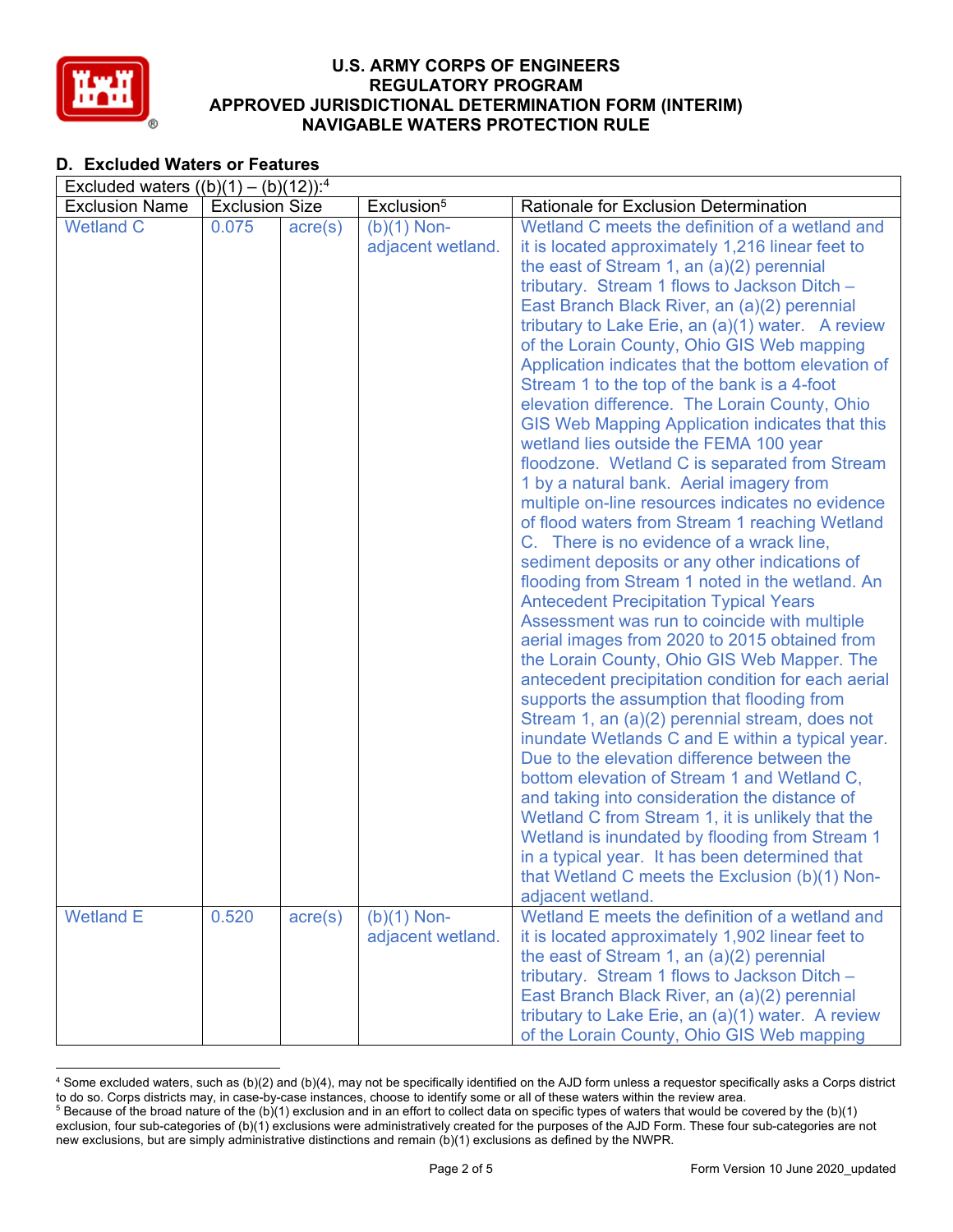

| Excluded waters $((b)(1) - (b)(12))$ : <sup>4</sup> |                       |                |                                                                                                                                                                                                      |                                                                                                                                                                                                                                                                                                                                                                                                                                                                                                                                                                                                                                                                                                                                                                                                                                                                                                                                                                                                                                                                                                                                                                                                                                                                                                                                                                                             |  |  |  |  |
|-----------------------------------------------------|-----------------------|----------------|------------------------------------------------------------------------------------------------------------------------------------------------------------------------------------------------------|---------------------------------------------------------------------------------------------------------------------------------------------------------------------------------------------------------------------------------------------------------------------------------------------------------------------------------------------------------------------------------------------------------------------------------------------------------------------------------------------------------------------------------------------------------------------------------------------------------------------------------------------------------------------------------------------------------------------------------------------------------------------------------------------------------------------------------------------------------------------------------------------------------------------------------------------------------------------------------------------------------------------------------------------------------------------------------------------------------------------------------------------------------------------------------------------------------------------------------------------------------------------------------------------------------------------------------------------------------------------------------------------|--|--|--|--|
| <b>Exclusion Name</b>                               | <b>Exclusion Size</b> |                | Exclusion <sup>5</sup>                                                                                                                                                                               | Rationale for Exclusion Determination                                                                                                                                                                                                                                                                                                                                                                                                                                                                                                                                                                                                                                                                                                                                                                                                                                                                                                                                                                                                                                                                                                                                                                                                                                                                                                                                                       |  |  |  |  |
|                                                     |                       |                |                                                                                                                                                                                                      | Application indicates that the bottom elevation of<br>Stream 1 to the top of the bank is a 4-foot<br>elevation difference. The Lorain County, Ohio<br>GIS Web Mapping Application indicates that this<br>wetland lies outside the FEMA 100 year<br>floodzone. Wetland E is separated from Stream<br>1 by a natural bank. Aerial imagery from<br>multiple on-line resources indicates no evidence<br>of flood waters from Stream 1 reaching Wetland<br>E. There is no evidence of a wrack line,<br>sediment deposits or any other indications of<br>flooding from Stream 1 noted in the wetland. An<br><b>Antecedent Precipitation Typical Years</b><br>Assessment was run to coincide with multiple<br>aerial images from 2020 to 2015 obtained from<br>the Lorain County, Ohio GIS Web Mapper. The<br>antecedent precipitation condition for each aerial<br>supports the assumption that flooding from<br>Stream 1, an (a)(2) perennial stream, does not<br>inundate Wetlands C and E within a typical year.<br>Due to the elevation difference between the<br>bottom elevation of Stream 1 and Wetland E,<br>and taking into consideration the distance of<br>Wetland E from Stream 1, it is unlikely that the<br>Wetland is inundated by flooding from Stream 1<br>in a typical year. It has been determined that<br>that Wetland E meets the Exclusion (b)(1) Non-<br>adjacent wetland. |  |  |  |  |
| Ditch 1                                             | 1,100                 | linear<br>feet | $(b)(5)$ Ditch that is<br>not an $(a)(1)$ or<br>$(a)(2)$ water, and<br>those portions of<br>a ditch<br>constructed in an<br>$(a)(4)$ water that<br>do not satisfy the<br>conditions of<br>$(c)(1)$ . | Ditch 1 is located along the western side of<br>Indian Hollow Road. A review of the Lorain<br>County, Ohio GIS Web mapping Application<br>indicates that water in Ditch 1 flows to the north<br>and discharges into East Branch Black River, an<br>(a)(2) water. The East Branch Black River flows<br>into the Black River, which is an (a)(2) perennial<br>tributary that flows to Lake Erie, an (a)(1) water.<br>A review of historic aerial images and historic<br>topographic maps (historicaerials.com), show<br>that for as far back as 1943 there was never a<br>stream channel in the location of the roadside<br>ditch. Aerial images dating back to 1952 show<br>that the ditch was located within upland<br>agricultural areas and there is no indication that<br>the ditch was constructed in wetland. There is<br>no evidence that Ditch 1, or any portion of Ditch<br>1, is a part of a relocated $(a)(2)$ tributary or is<br>constructed within an (a)(4) adjacent wetland.<br>Based upon a review of available resources, it                                                                                                                                                                                                                                                                                                                                                |  |  |  |  |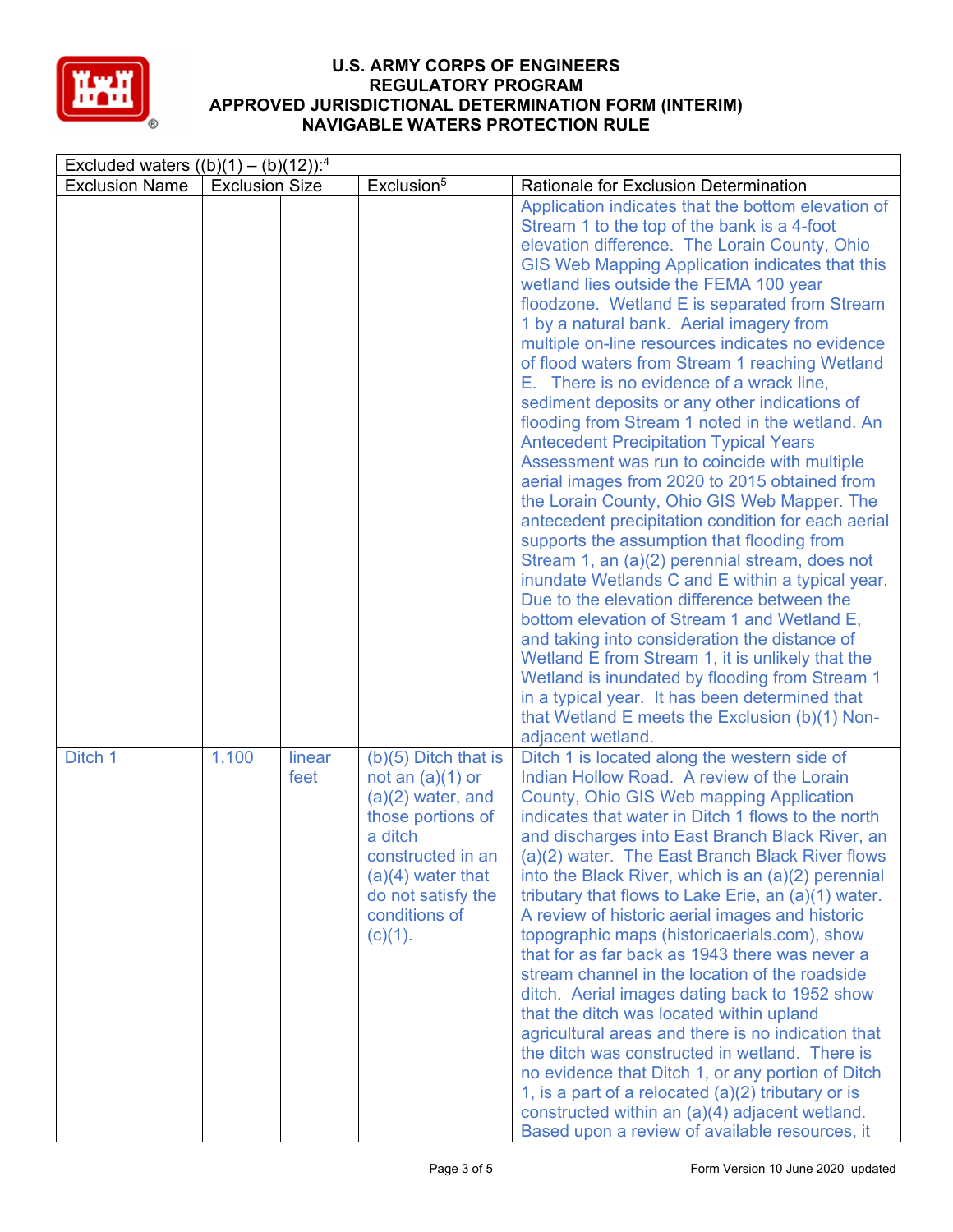

| Excluded waters $((b)(1) - (b)(12))$ : <sup>4</sup> |                       |  |                        |                                                                                                                                                                                                                       |  |  |  |  |
|-----------------------------------------------------|-----------------------|--|------------------------|-----------------------------------------------------------------------------------------------------------------------------------------------------------------------------------------------------------------------|--|--|--|--|
| <b>Exclusion Name</b>                               | <b>Exclusion Size</b> |  | Exclusion <sup>5</sup> | <b>Rationale for Exclusion Determination</b>                                                                                                                                                                          |  |  |  |  |
|                                                     |                       |  |                        | has been determined that Ditch 1 is a (b)(5)<br>Ditch that is not an $(a)(1)$ or $(a)(2)$ water, and<br>those portion of the ditch constructed in an (a)(4)<br>water that do not satisfy the conditions of $(c)(1)$ . |  |  |  |  |

# **III. SUPPORTING INFORMATION**

**A. Select/enter all resources** that were used to aid in this determination and attach data/maps to this document and/or references/citations in the administrative record, as appropriate.

 $\boxtimes$  Information submitted by, or on behalf of, the applicant/consultant: Wetland and Stream Delineation Report, Indian Hollow Subdivision, Elyria, Lorain County, Ohio, K. Hovnanian Ohio Operation, LLC., March 2020

This information is sufficient for purposes of this AJD. Rationale: N/A

- $\Box$  Data sheets prepared by the Corps: Title(s) and/or date(s).
- ☒ Photographs: Aerial and Other: Photographs submitted with the Wetland Delineation Report
- $\boxtimes$  Corps site visit(s) conducted on: 28-JUL-2020
- $\Box$  Previous Jurisdictional Determinations (AJDs or PJDs): ORM Number(s) and date(s).
- ☒ Antecedent Precipitation Tool: *provide detailed discussion in Section III.B*.
- ☐ USDA NRCS Soil Survey: Title(s) and/or date(s).
- ☒ USFWS NWI maps: USACE ORM 2 Dataset
- ☒ USGS topographic maps: USACE ORM2 Dataset

### **Other data sources used to aid in this determination:**

| Data Source (select)              | Name and/or date and other relevant information |
|-----------------------------------|-------------------------------------------------|
| <b>USGS Sources</b>               | N/A                                             |
| <b>USDA Sources</b>               | N/A                                             |
| <b>NOAA Sources</b>               | N/A                                             |
| <b>USACE Sources</b>              | <b>USACE ORM2 Dataset</b>                       |
| <b>State/Local/Tribal Sources</b> | N/A                                             |
| <b>Other Sources</b>              | <b>Lorain County GIS Mapping</b>                |

### **B. Typical year assessment(s):**

The APT pulls precipitation data from NOAA's Daily Global Historical Climatology Network. The APT evaluates normal precipitation conditions based on the three 30‐day periods preceding the observation date. For each period, a weighted condition value is assigned by determining whether the 30-day precipitation total falls within, above, or below the 70th and 30th percentiles for totals from the same date range over the preceding 30 years. The APT then makes a determination of "normal," "wetter than normal," or "drier than normal" based on the condition value sum. The APT also displays results generated via the Palmer Drought Severity Index and the University of Delaware WebWIMP.

An APT evaluation was run, associated with Lorain County GIS aerial photos for 28‐JUL‐2020, Spring 2019, Summer 2019, Spring 2017, Spring 2015. The evaluation was run for five weather station within the vicinity of the site. These weather stations are Elyria Lorain County Airport, Elyria 3.0 SE, Elyria 4 S, North Ridgevill 2.8 SSW, and Elyria 3 E.